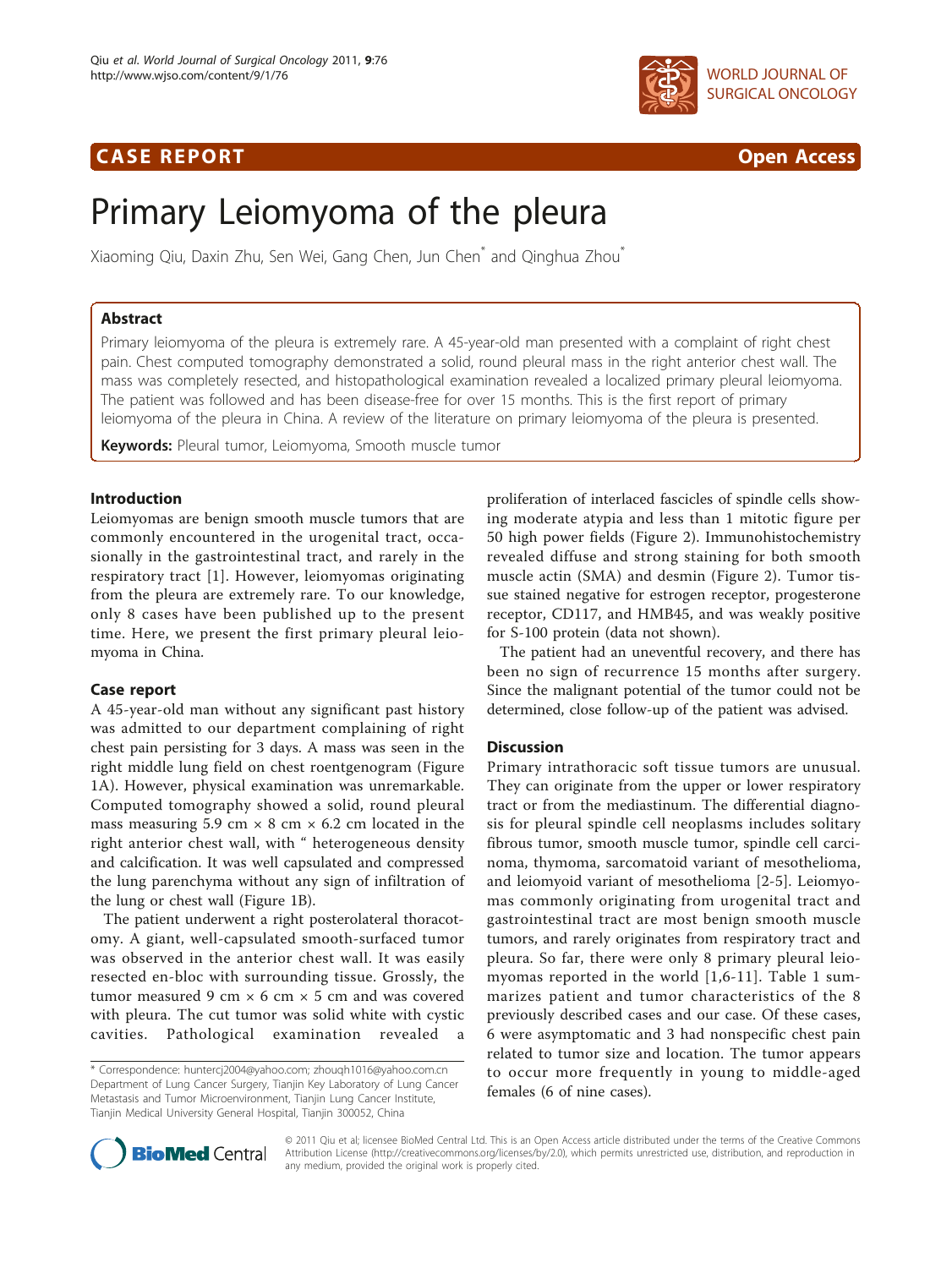Although this leiomyoma of the pleura appeared benign, with a smooth, well-capsulated surface and unremarkable histologic findings, it has a low but definite malignant potential. Pleural leiomyomas may increase in size with local invasion to the mediastinum and may not be possible to resect completely [[7\]](#page-2-0). They may even metastasize or disseminate through the needle tract years after a transthoracic fine-needle biopsy [[1](#page-2-0)]. Computed tomography-guided transthoracic fine-needle aspiration (FNA) of chest wall tumors is preferred by oncologists, in order to obtain an accurate preoperative tissue diagnosis by histopathological examination [[12,13\]](#page-2-0). Although FNA can be easily performed for most chest tumors, with minimal damage to the primary tumor and low rates of complications, to avoid needle seeding, we believe that FNA should not be performed if the tumor can be resected completely. It should only be performed when the tumor is unresectable or the patient refuses surgery, in order to allow pathologic

diagnosis for further medical treatment.

Most tumors can be completely resected if the contrast-enhanced chest CT scan shows a well-capsulated pleural mass with minimal invasion of the adjacent organs, and the patient does not have signs of invasion, such as very severe pain. In general, most primary pleural leiomyomas can be easily and completely resected. If the tumor is small and localized, complete resection can be achieved with minimally invasive surgery such as video-assisted thoracic surgery (VATS) [[8,9](#page-2-0),[14](#page-2-0)]. In addition, the prognosis is fairly good for patients in whom the tumor is completely resected. The presence of smooth muscle fibers without signs of malignancy (pleomorphism, mitotic figures, and poor differentiation) can be confirmed by hematoxylin and eosin (H&E) staining. Immunohistochemical staining should be positive for SMA, vimentin, desmin, and HH35 soft muscle protein [[1,13](#page-2-0)]. The histological features of H&E-stained tissue sections plus positive staining for SMA and desmin provide unambiguous evidence for the diagnosis of primary pleural leiomyoma.

## Conclusion

In summary, because primary pleural leiomyoma is an extremely rare tumor with low malignant potential, complete resection and close follow-up is advised. Transthoracic fine-needle biopsy is contraindicated if it is possible that the tumor can be completely resected.

<span id="page-1-0"></span>